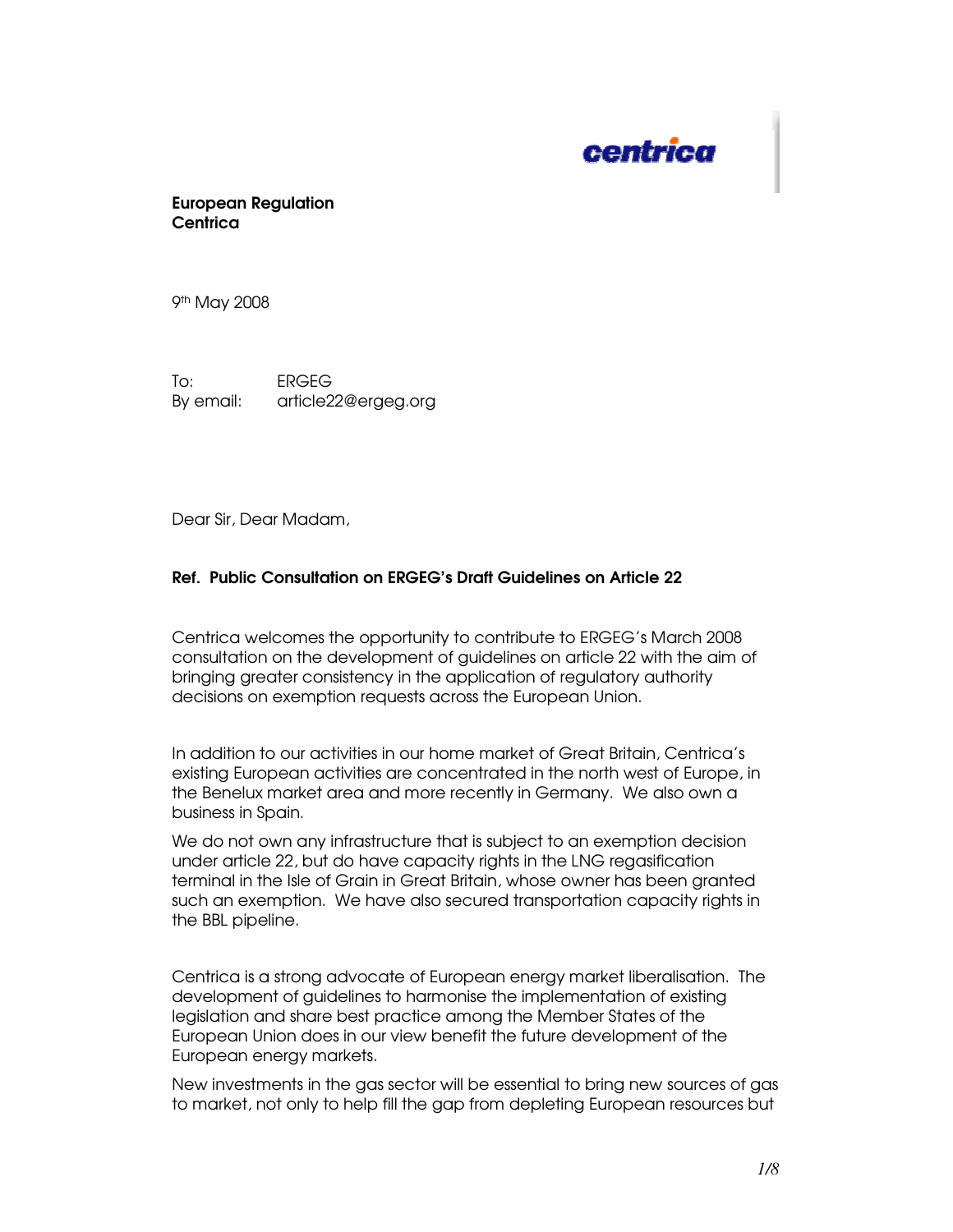also to address the growing demand for gas by European consumers, industry and power generators. The development of new infrastructure projects will also help promote liquidity and competition in the wider gas market. The exemption regime introduced via article 22 is an important incentive tool in that is provides an attractive regime for investors. This regime has already contributed to the development of significant new LNG terminal and gas storage infrastructure in Great Britain and we support its use in this way, provided that the effective functioning of energy markets is not impaired by a loss of information transparency, an increased risk of capacity hoarding or a further accretion of market power. These guidelines must therefore be developed with a view to enhance regulatory transparency of the exemption process for both investors and regulators alike.

Our response is structured according to the questions set out in ERGEG's consultation document.

♦ Do you consider the described general principles and guidelines appropriate to achieve a consistent and transparent framework for competent authorities when deciding on exemption procedures?

The elements set out in the general principles are appropriate for assessing exemption requests. As an addition, we believe that the ERGEG guidelines would benefit from a glossary section, where terminology is explained in more detail. We also believe that the individual assessment sections would benefit from more detailed explanation, e.g. market and competition assessments. A consistent implementation of any guidelines relies heavily on the interpretation of clear and transparently defined terms and rules.

♦ Do you consider the present scope of eligible infrastructure to be too narrow?

We do not consider the present scope of the infrastructure eligible under article 22 to be too narrow. Major interconnectors, LNG and storage facilities are those which can genuinely benefit from the incentive of an exemption whilst at the same time delivering the benefits of enhanced competition and security of supply to the market.

ERGEG should not attempt to widen the scope of the eligible infrastructure but instead leave the decision of whether any requesting infrastructure project meets the legal requirement to the individual regulatory authorities, on a case-by-case basis within the framework of the proposed guidelines. For example a certain length of dedicated pipeline connecting the applicant storage facility to the transmission network may in some cases be deemed to be part of that storage facility and subject to the conditions of the exemption, if it is solely for the purpose of using the exempt facility.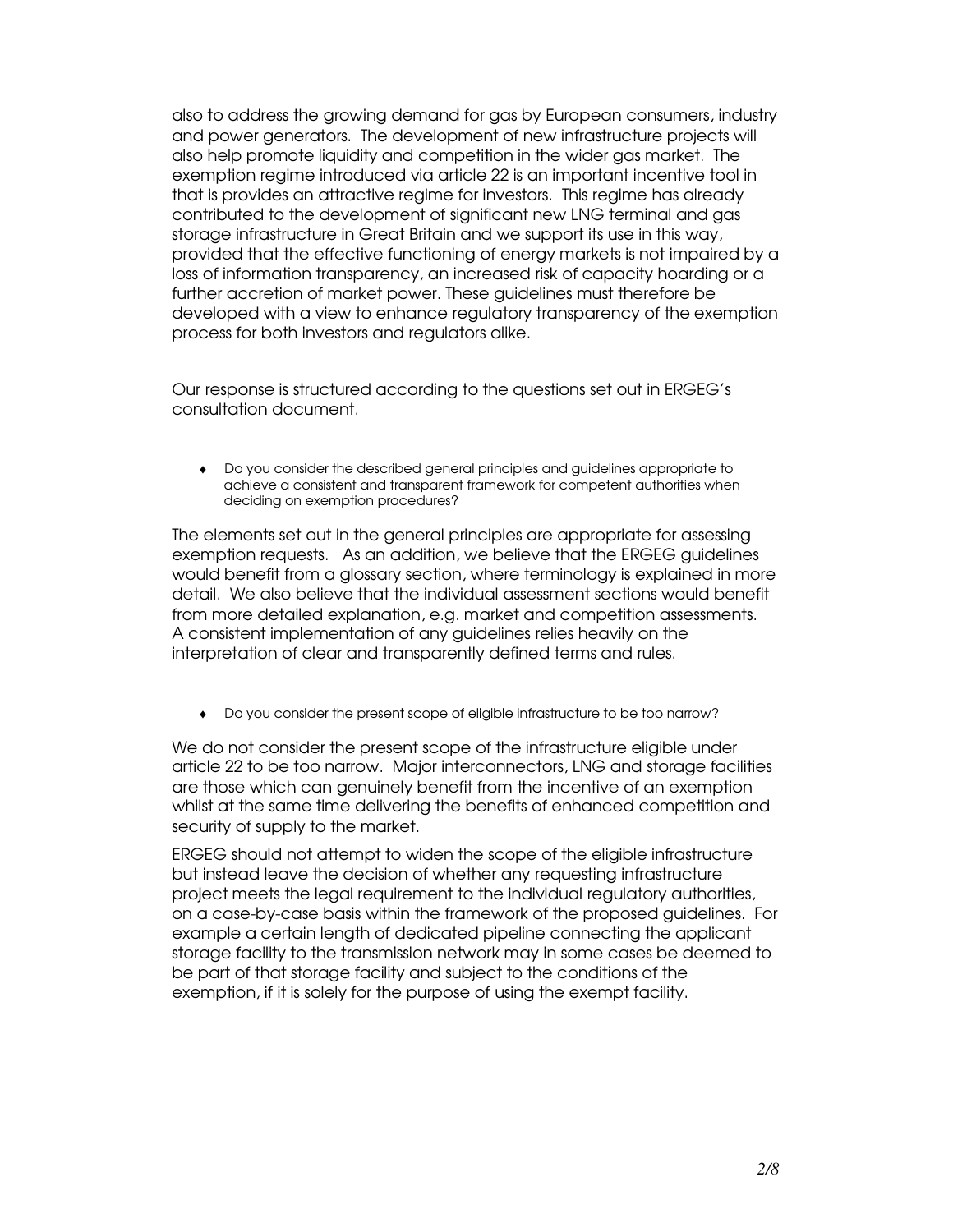♦ Do you consider open season (or comparable) procedures an important tool in assessing market demand for capacity with respect to determining the size of the project applying for exemption, as well as in the subsequent capacity allocation? Should open season (or comparable) procedures be mandatory?

A clear and transparent process by which market demand for eligible infrastructure is assessed is an important step in investment planning. An open season process is a good mechanism for such an assessment but not necessarily the only or always the best means available. Thus we would not support mandating open seasons for all infrastructure projects.

Elements to be taken into consideration include the type and size of the infrastructure, its impact on the market, the owners of the proposed investment, the degree of competition existing in the market already and whether other mechanisms are available to gauge market demand.

A key consideration is whether the investor company wishes to retain exclusive use of the infrastructure for its own use. Hence a preliminary competition analysis of the market may be necessary before the regulatory authority decides whether an open season process should be required or not (and indeed this should be part of the exemption decision process itself).

For relatively small scale projects in a well liberalised market put forward by new entrants who wish to keep sole use of the infrastructure, there should be few competition barriers for this to be granted. On the other hand, where the project lies in a market where competition is highly concentrated and the investor is the former market incumbent it would be inappropriate to allow the investor sole use of the facility and at least some of it should be open to other shippers. In such an instance, a transparent open season process should be essential. There may also be "hybrid" cases (as with some exempt storage in Great Britain) whereby a non-dominant project sponsor is prepared to offer a modest part of the project capacity to third parties in order to enhance transparency and provide a sound basis for anti-hoarding measures.

Wherever an open season process is required by the regulatory authorities, then the ERGEG guidelines on open season should be used.

♦ Should open seasons also be used to allocate equity?

We would not generally support the use of open seasons to allocate equity. A possible exception could, however, arise where competition analysis suggests equity divestment (e.g. by a dominant player) as a condition for article 22 exemption. An open divestment process could in such cases be preferable to one by which equity is sold privately to other, already powerful European energy market participants.

♦ Some stakeholders think that Art. 22 should be applied differently to LNG terminals as they may be generally better suitable for enhancing competition and security of supply than other types of eligible infrastructure. What is your point of view on this? If you agree, how should this be reflected in the guidelines?

We do not believe that there are valid reasons for applying article 22 differently to LNG terminals from any other form of infrastructure. Article 22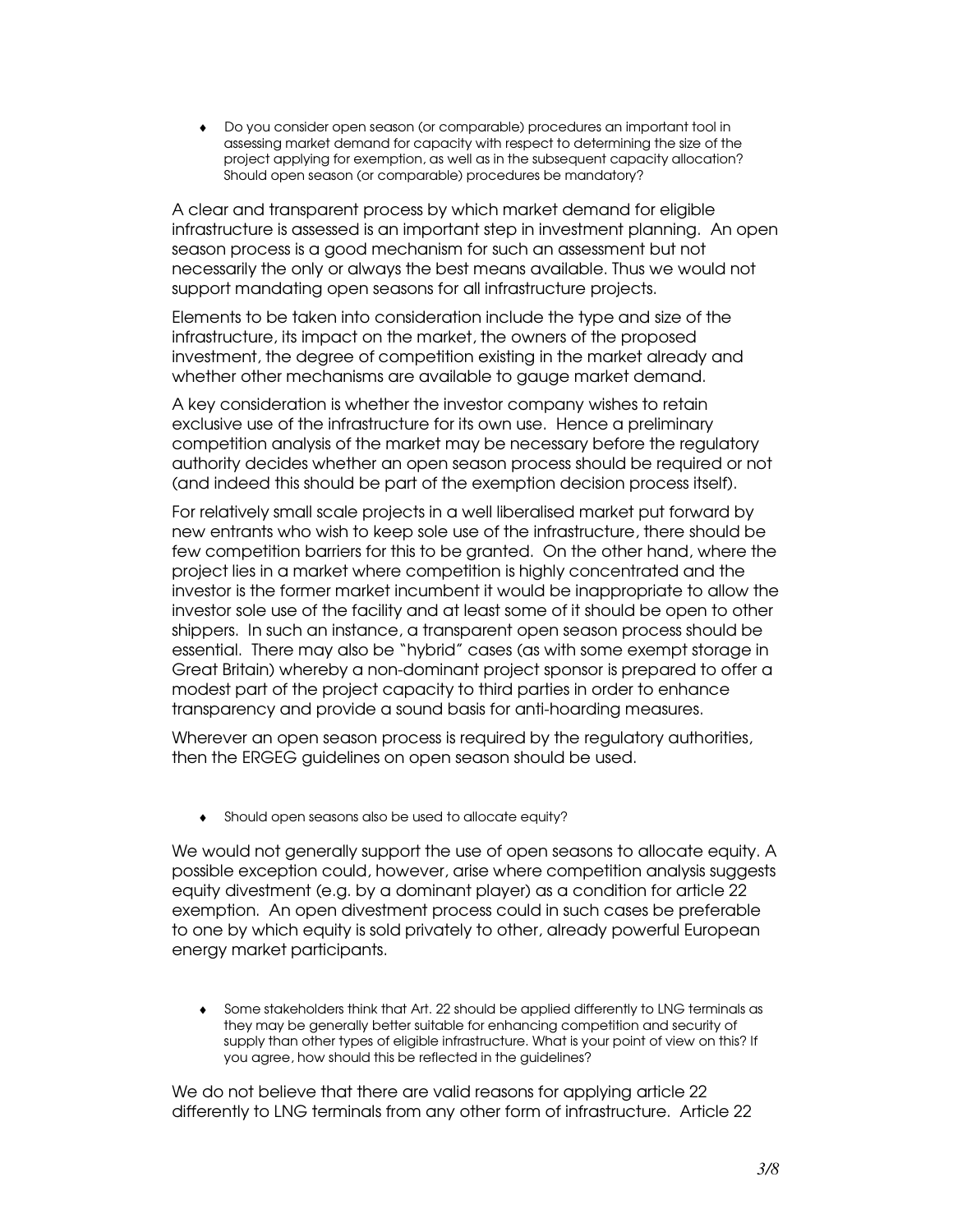expressly states that the rules should be applied on a case by case basis, irrespective of the type of infrastructure in question. Where a particular project does enhance competition and security of supply then those attributes will be taken into consideration by the assessing regulatory authority. The fact that LNG terminals may be better placed to meet these criteria by brining new sources of gas to market does not mean that the article should be interpreted differently, merely that the results of the required tests may award such LNG facilities a greater likelihood of an exemption being granted.

In practice, we envisage that the competition analysis as applied to LNG terminals or gas storage may often be different to that which applies to network infrastructure (which has a "natural monopoly" character) – but this will not always be the case.

♦ Are the described criteria for assessing the effects of an investment in infrastructure on enhancement of competition in gas supply appropriate?

Although the criteria for assessing the effects of an investment to enhance competition are appropriate, we believe that the guidelines would be improved by including more detailed explanation. This will assist not only regulatory authorities be more consistent in their assessments, but will improve the understanding of the investing company and other market participants of the steps that need to be taken.

Given the in depth competition assessment that is needed for this step, it may also be beneficial to cooperate with competition authorities, as in some markets the energy regulator may not have the skills and resource to conduct detailed market competition tests.

We welcome the suggestion that regulatory authorities in neighbouring Member States should also be given the opportunity to participate in the competition analysis. Where the project under consideration is an interconnector then the national regulatory authorities should ideally conduct a joint assessment. Other facilities may also directly or indirectly benefit a market wider than the national boundaries, especially as European integration develops. For example, some Member States are geologically limited in access to gas storage and rely on the import of flexible gas supplies from neighbouring markets. Thus the involvement of authorities and market participants from other market should be considered.

The authority assessing the exemption request should not rely solely on information provided to it by the investors of the facility, but use other data available to it from other sources, such as any regular market competition studies it may undertake. Here too there are benefits from conducting a consultation with other companies in the market.

♦ Are the described criteria for assessing the effects of an investment in infrastructure on enhancement of security of supply appropriate?

Similarly to our remarks above on competition, we believe that the section on security of supply would also benefit from more detailed explanation on how a project is expected to enhance security of supply.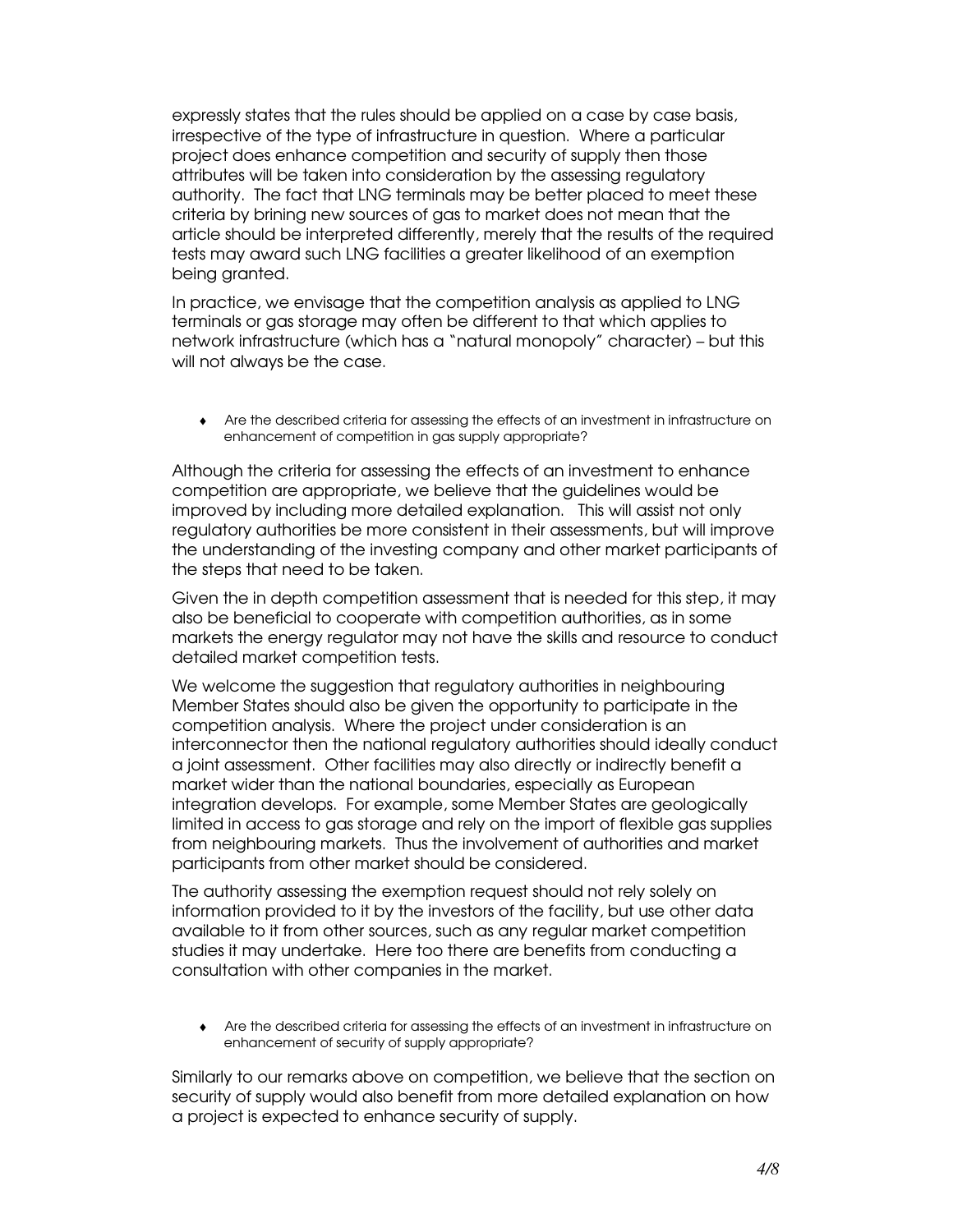It is crucial to note that any project being built to meet security of supply standards, e.g. a strategic storage project, should not be awarded an exemption since it is by definition intended to provide a service to the overall market on regulated terms. Where a facility will serve a dual purpose of strategic investment and market investment, then the security of supply enhancement test should be conducted only on the part that is not being used to meet strategic security of supply requirements.

♦ Are the described criteria for the risk assessment appropriate?

Whilst the risk assessment should contain an analysis of the return on the investment under normal regulated third party access and under an exempted regime, this will not be possible beyond the immediate term of tariff setting. Some infrastructure projects may request an exemption of say 20 years, but it is highly unlikely that data will be available on regulated terms beyond the next five years or less. The absence of this data should not be a deterrent. It should be up to the investors to prove that the risk to their planned project is such that it would not be advanced within the standard regulated regime. The regulatory authority should then determine whether it is content with this proposal given the information available to it.

♦ Are the described criteria for assessing whether the exemption is not detrimental to competition or the effective functioning of the internal gas market or the efficient functioning of the regulated system to which the infrastructure is connected, appropriate?

When considering the impact a particular project may have on the wider functioning of the market, the regulatory authority should involve other market participants through a consultation process. This should clearly seek information on how the new infrastructure will link with and impact on existing infrastructure and whether there is any cause for concern.

If the results of this assessment show that there are concerns due to the reliance in the system on one particular piece of infrastructure, then the regulatory authority must take this into consideration. It could, for example, make this concern the subject of a condition on the eligible infrastructure. If reinforcements are needed to the system, these must be put in place prior to the new infrastructure coming on stream so as not to negatively impact on the wider market.

♦ To what extent should consultations with neighbouring authorities be done?

As mentioned above in response to the question on analysis of the project on enhancing competition, we strongly support the inclusion of and consultation with neighbouring authorities. This should also be extended to market participants in the neighbouring market which may be likely to benefit directly or indirectly from the planned investment. As regional markets develop, such instances would be expected to increase.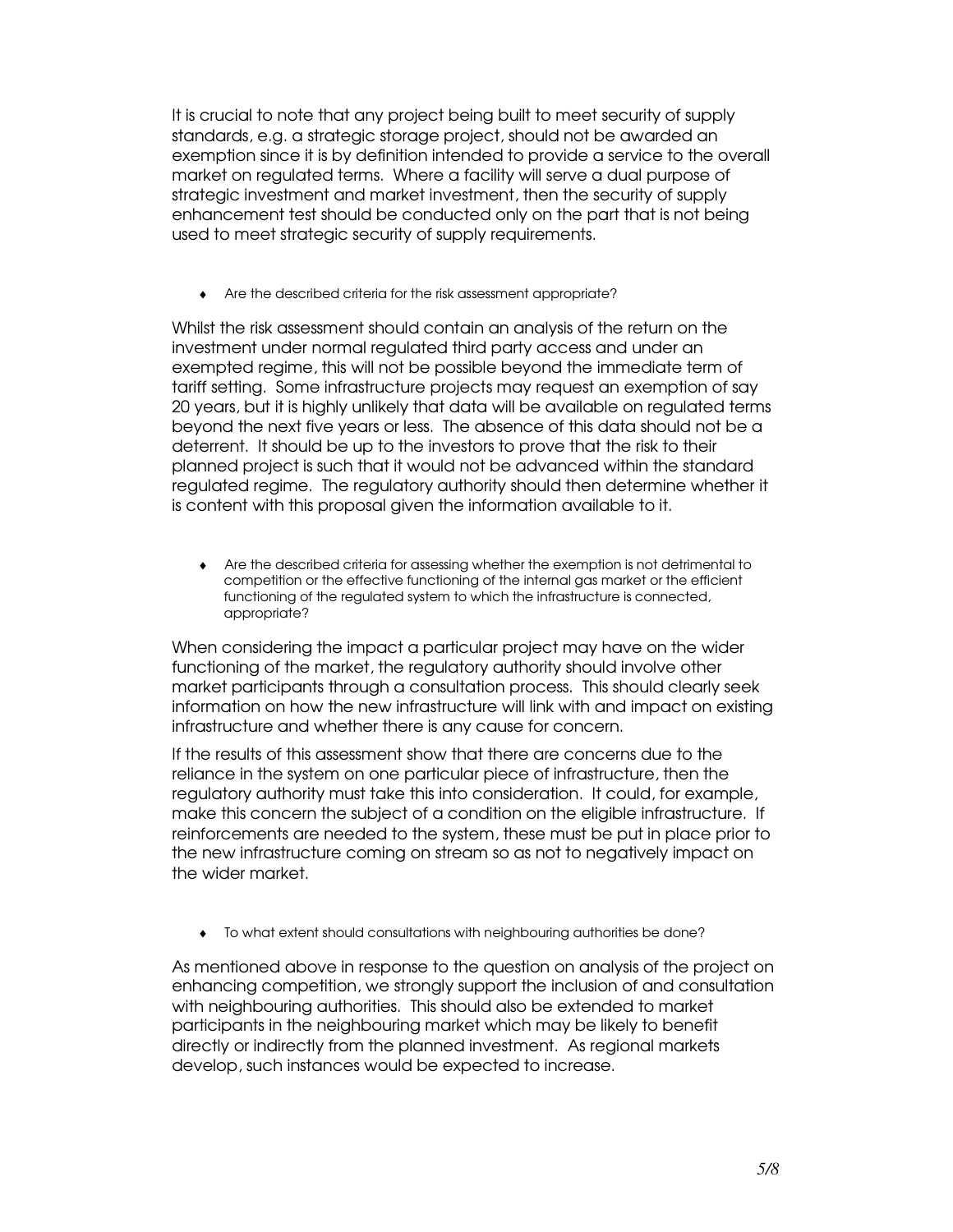Parts 3.3.1.1 and 3.3.1.2 of the proposed guidelines deal respectively with partial and full exemptions. Do you consider the described decisions (partial/full exemption) appropriate in safeguarding the goal of Directive 2003/55/EC in making all existing infrastructure available on a non-discriminatory basis to all market participants and safeguarding the principle of proportionality?

Whilst article 22 allows for full and partial exemptions, the practicality of a partial implementation is less apparent. Whilst the examples provided in the consultation document do help to explain what is meant by a partial exemption, the inclusion of such examples in the guidelines should be avoided, for fear of being interpreted as the only possible ways of qualifying for a partial exemption. Whether a proposed infrastructure project may qualify for a partial exemption should be determined on a case by case basis.

Do you believe that Art 22 exemptions should also benefit incumbents or their affiliates? If yes in what way and to what extent?

Article 22 had been drafted in such a way that any company may benefit from an exemption as long as it meets the required criteria. Thus, incumbents and their affiliates should never be discounted out of hand.

On the other hand, the market competition analysis must ensure that a dominant incumbent is not able to benefit unfairly by allocating capacity to affiliated subsidiaries to the detriment of other new entrants. The rules relating to capacity allocation must therefore be transparent and fairly applied to all candidates. For example, data or financial conditions for participating shippers should not create a barrier to new entrants. Similarly, if capacity is being auctioned, the reserve price should not be fixed at such a high level that only the affiliated company is able to pay. In practice, therefore, one would generally expect more stringent exemption conditions to apply in such cases, where exemption can be contemplated at all.

Do you agree that under certain circumstances, deciding authorities should be entitled to review the exemption? How can it be assured that this does not undermine the investment?

Under certain circumstances, regulatory authorities should be entitled to review the exemption. In so far as possible, these particular circumstances that trigger a review should be established and published at the time of the exemption being granted. Without this, the regulatory risk to the project (or other projects in the same jurisdiction) could undermine investment decisions.

Where a review of an exemption has been triggered, the regulatory authority should, if possible, aim to limit the review to those areas of the exemption and its conditions that has caused concern. For example if one of the shippers who holds capacity at a storage facility is later acquired by a dominant incumbent shipper, the authorities may consider that capacity is no longer fairly allocated. This should not mean that the whole exemption is revoked, merely that some or all of the capacity previously allocated to that one user may need to be re-allocated, if a competition assessment proves the regulator's initial concerns to be true.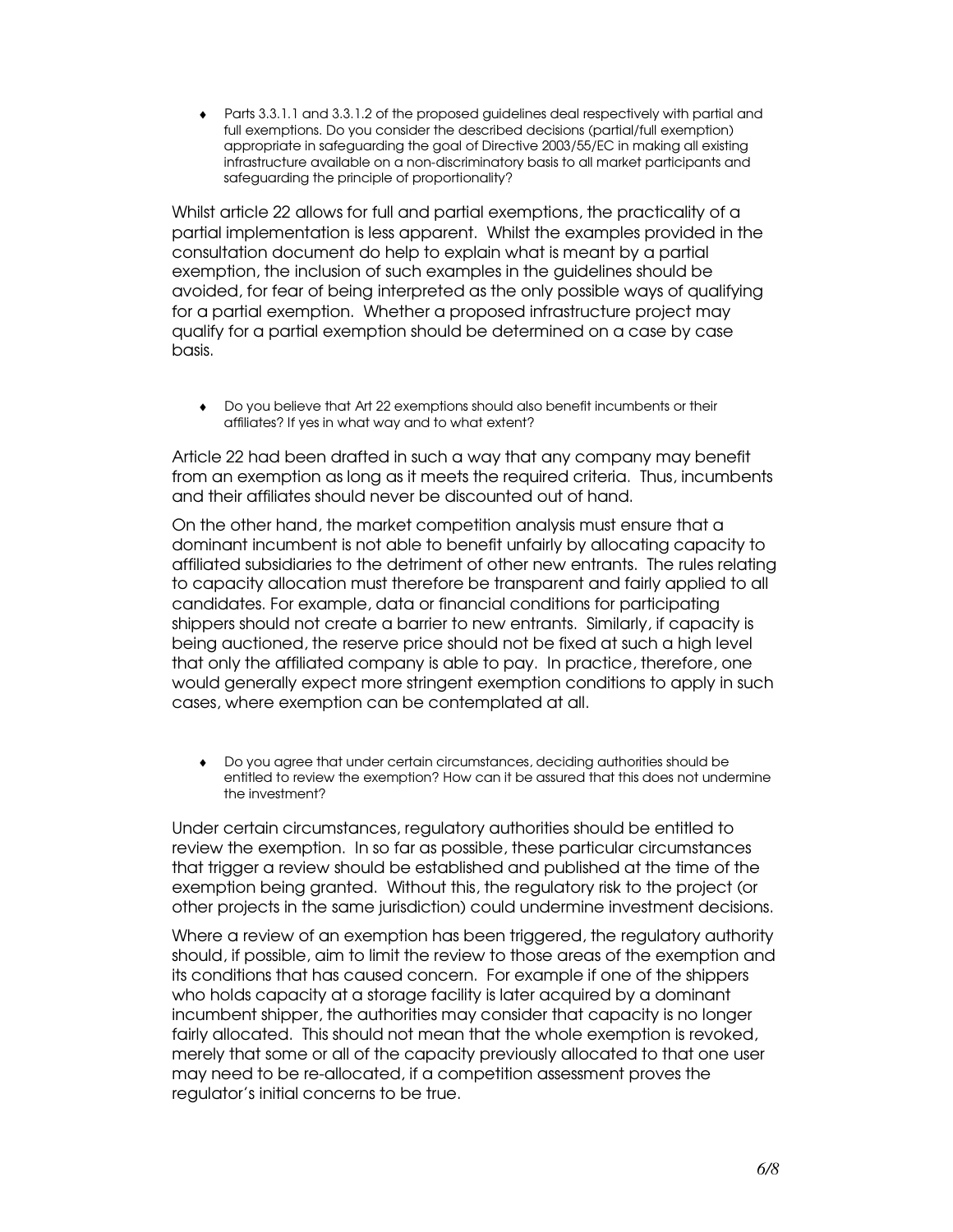♦ Do you have any other remarks?

We have additional remarks in the following areas: consultation process; conditions to the exemptions; and life after an exemption.

As part of the exemption assessments by the national regulatory authorities, we consider a public consultation to be a crucial step. Market participants and other interested parties should always be given the opportunity of contributing to the regulatory process. As European markets become more integrated, such a process should be as inclusive as possible to those from neighbouring markets, whether they are affected directly or indirectly by the planned infrastructure development.

The conditions applied to an exemption are as important as the analysis of whether an exemption should be allowed or not. As conditions will be designed on a case by case basis, it is difficult for the guidelines to set these out in detail. The conditions must be framed to take full account of the results of the earlier assessments on competition, risk and security of supply. To ensure that all parties concerned are aware of the risks of the project, any conditions must be designed and approved prior to the exemption being formally granted.

Particular areas for careful consideration of exemption conditions include information transparency and anti-hoarding measures and in this respect we believe that the guidelines should be consistent, as far as possible under existing legislation, with the measures envisaged in the "third package" proposals.

Wherever applicable and possible, we would welcome the inclusions of references to relevant ERGEG guidelines in the conditions, e.g. good practice guidelines for storage system operators, on information transparency, for open seasons, or the good practice guidelines currently being drafted for LNG operators. The application of guidelines in this way will help ensure consistent treatment of infrastructure even when exempted.

The conditions to the exemption should also, wherever possible, set out what developments or behaviours may trigger an exemption to be reviewed by the regulatory authority. For example, if the exemption was granted with a condition relating to use-it-or-lose-it as a means to stop anti hoarding, and the behaviour of the owner or shippers later shows that this condition is not being properly applied, the regulatory authority may decide to review the application of that condition.

The regulatory treatment of the facility when the exemption comes to an end should also be given some consideration at the outset. Wherever possible, conditions applied to the exempted infrastructure should be consistent with the wider market rules. This will then make it easier for the owners and capacity users to be integrated into the regulated market at the end of the